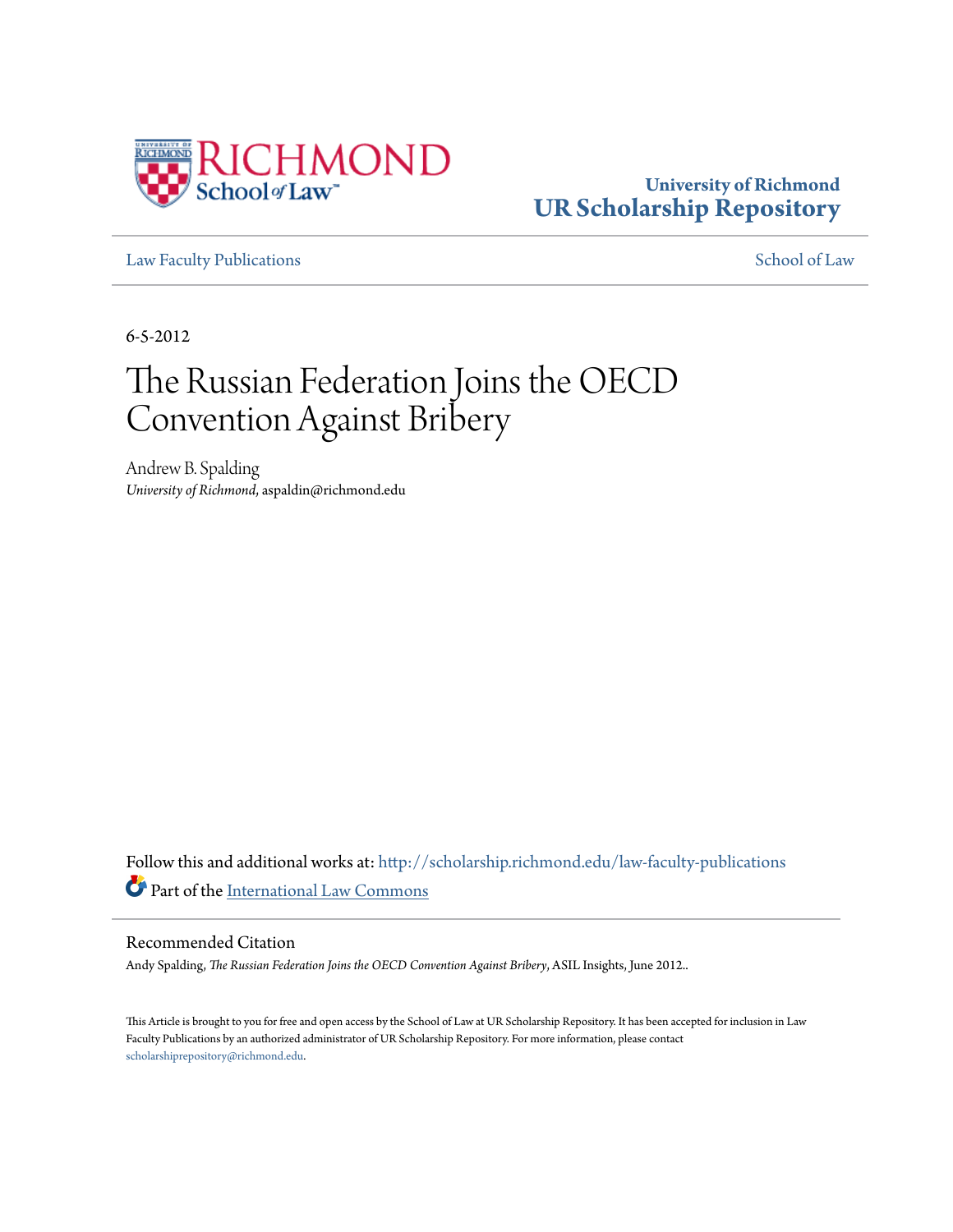# insights



**June 5, 2012 Volume 16, Issue 19**

**The Russian Federation Joins the OECD Convention Against Bribery** By Andy Spalding



#### **Introduction**

On April 17, 2012, the Russian Federation joined the Organization for Economic Cooperation and Development's Convention on Combating Bribery of Foreign Officials in International Business Transactions ("the Convention").[1] This is but the latest example of a recent trend among the

major emerging markets toward criminalizing the bribing of foreign officials. This *Insight* will place Russia's accession in context of the broader effort to establish a global anti-bribery regime.

#### **Origin of the OECD Convention**

Historically, states assumed that the bribing of government officials was properly punished under the laws of the country in which the bribe occurred. And indeed, virtually every country in the world had, and still has, a domestic bribery prohibition on the books. But revelations in the mid-1970s of widespread overseas bribery by U.S. corporations exposed the shortcomings of this assumption. Concluding that countries should take responsibility for punishing their own corporations' bribery regardless of where it occurs, the United States enacted the Foreign Corrupt Practices Act of 1977 ("FCPA").[2] This statute criminalized paying "anything of value" to a "foreign official" for "obtaining or retaining business," and established liability for both natural and legal persons. Because it was at the time the only such statute in the world, U.S. companies soon objected that the FCPA put them at a competitive disadvantage. Corporations from other countries could not only bribe without fear of penalty, but often could actually deduct the payments from their taxable income.

A decade of intensive international lobbying would, in 1997, ultimately produce the Convention. Finding that "all countries share a responsibility to combat bribery in international business transactions," the Convention calls on member states to criminalize

#### **RELATED ASIL INSIGHTS**

The OECD Convention on Bribery

Insights Archive>>

#### **DOCUMENTS OF NOTE**

Convention on Combating Bribery of Foreign Officials in International Business **Transactions** 

Foreign Corrupt Practices Act

ASIL EISIL>>

#### **ORGANIZATIONS OF NOTE**

United Nations

Organisation for Economic Co-operation and **Development** 

Copyright 2012 by The American Society of International Law ASIL

The purpose of ASIL Insights is to provide concise and informed background for developments of interest to the international community. The American Society of International Law does not take positions on substantive issues, including the ones discussed in this Insight. Educational and news media copying is permitted with due acknowledgement.

The Insights Editorial Board includes: Cymie Payne, UC Berkeley School of Law; Amelia Porges; and David Kaye, UCLA School of Law. Djurdja Lazic serves as the managing editor.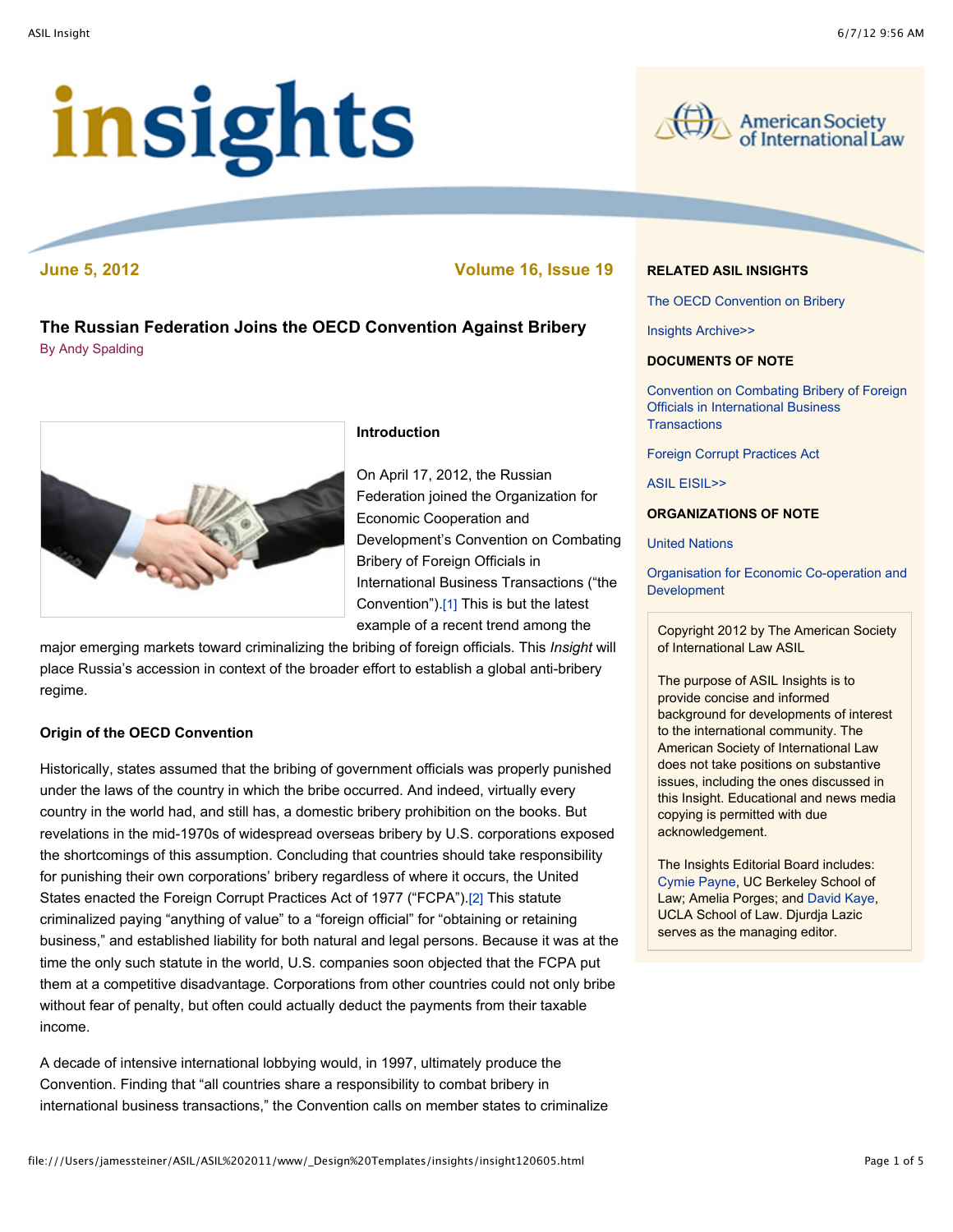the giving of "any undue pecuniary or other advantage" to a foreign public official to "obtain or retain business or other improper advantage in the conduct of international business." Like the FCPA, the Convention includes an exception for so-called "facilitating payments" payments made to speed up the performance of routine governmental actions. Because not all member states recognize the doctrine of corporate criminal liability, the Convention requires only that each party "take such measures as may be necessary, in accordance with its legal principles, to establish the liability of legal persons for the bribery of a foreign public official."[3]

OECD membership included what were, at that time, the world's principal exporters of capital: the major economies of North America and Western Europe, as well as Japan and Australia. The Convention was thus assumed to bring the overwhelming majority of corporations engaged in international business within the jurisdiction of bribery prohibitions. To borrow an often-used metaphor, the international business community generally believed that the Convention would "level the playing field."

#### **New Capital Exporters**

However, tectonic geopolitical shifts of the next ten years would radically alter the antibribery landscape. Specifically, the late 1990s and early 2000s would see the rise of new economic powers which produced their own multinational corporations and thus became significant exporters of capital. Chief among these were, and are, the so-called BRICs (an acronym coined in 2001): Brazil, Russia, India, and China. Importantly, none of these countries belonged then, or now belongs, to the OECD.

In this new global business environment, anti-bribery enforcement became subject to at least two major lines of criticism, one from the business community and the other from the academy. Companies subject to meaningful anti-bribery laws complained that the shifting global economic landscape had again upset the playing field. To wit, a new group of competitors—corporations from the BRIC countries—now had the competitive advantage of doing business outside the jurisdiction of anti-bribery laws. Indeed, in the United States this objection gave rise to a still-active effort, led by the U.S. Chamber of Commerce, to amend the FCPA with various provisions designed to mitigate the statute's tendency to deter foreign investment.[4] But regardless of any prospective amendments, clearly among the most effective remedies to the unlevel playing field was the BRICs' adoption of anti-bribery laws.

The second line of criticism focused not on the impact on corporations, but on the developing countries in which they sought to do business. Scholars questioned whether aggressive anti-bribery enforcement by select capital-exporting nations would actually reduce corruption in developing countries when many other capital-exporting nations enforced no such laws. These scholars cited empirical evidence showing that as the OECD nations increasingly honored their obligations under the Convention, companies from these nations conducted less business in developing countries. The resulting capital void was frequently filled by companies from countries that do not enforce anti-bribery laws. These scholars thus argue that anti-bribery enforcement will not significantly reduce bribery in developing countries until all major capital-exporting countries adopt the Convention or its equivalent.[5]

These two lines of criticism thus prescribe the same remedy: adoption of effective antibribery law among all capital exporters, particularly the BRICs. Russia's recent ascent to full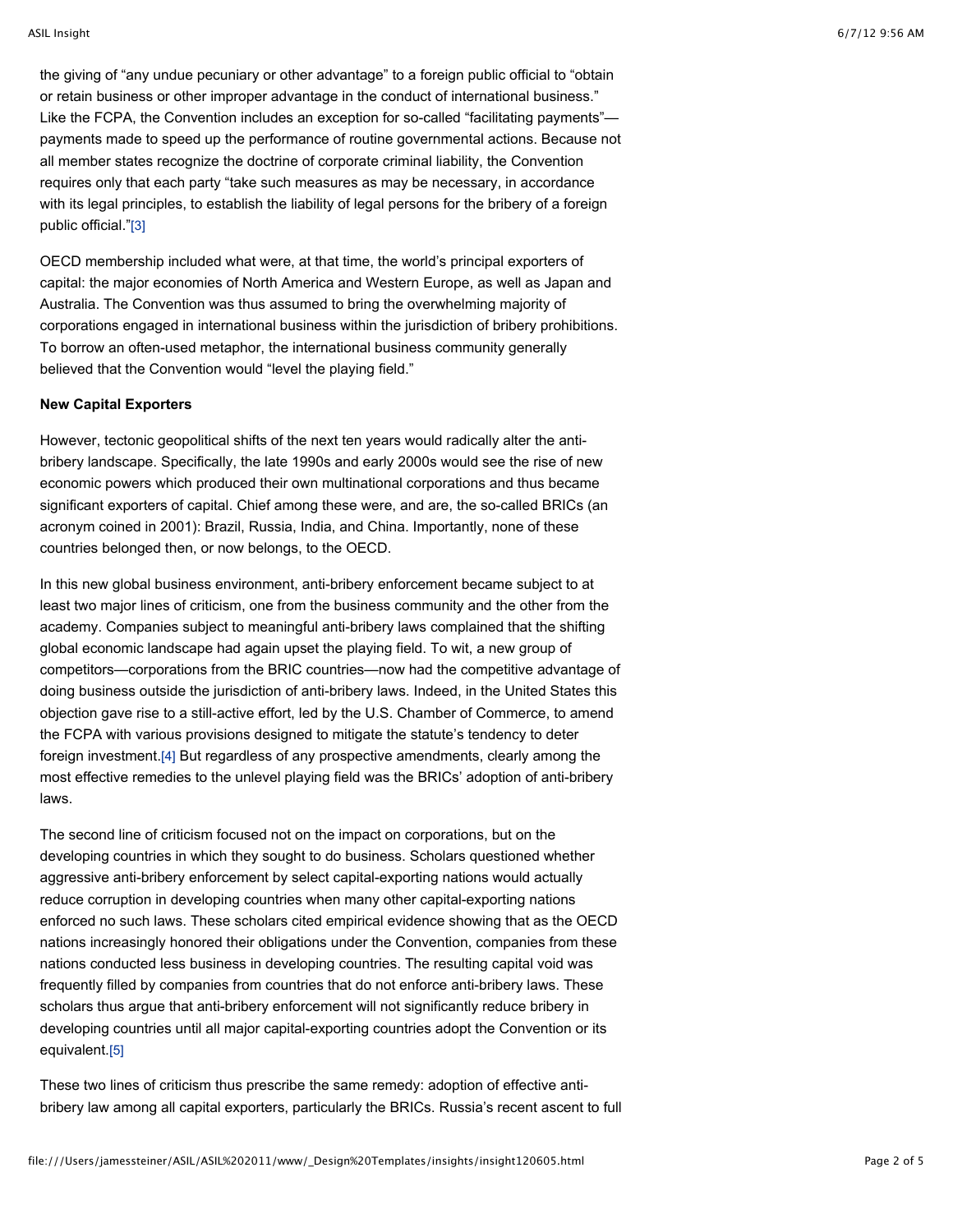party status in the Convention thus represents a significant step in establishing a more effective international anti-bribery regime.

#### **The BRICs Begin Adopting Anti-Bribery Laws**

Russia is the first and only BRIC to enact legislation pursuant to the Convention that establishes liability for both natural and legal persons. The process began in May 2007, when the OECD Council opened discussions with Russia for accession to the Organization. One of the terms for eventual accession to the OECD was full implementation of the Convention. In February of 2009, Russia then applied to formally accede to the Convention (though not yet to the organization). Finally, in May of 2011, Russia enacted Federal law No 97-FL, which established the offence of bribing foreign officials.[6] Russia deposited its instrument of accession to the Convention with the OECD on February 17, 2012, and sixty days later, became the 39th party to the Convention.[7]

The statute establishes criminal liability for natural persons and, in accordance with its legal principles, administrative liability for legal persons. Unlike the Convention or the FCPA , it contains no exception for facilitating payments. Russia's definition of bribery is substantially broader than the Convention in that it does not require proving a business purpose. However, the Russian statute is narrower than the Convention in two key respects. First, the Russian statute neither adopts the Convention's "pecuniary or undue advantage" definition of bribery nor supplies an alternative clause. Instead, the statute incorporates Russia's existing definition of a bribe, which does not expressly include non-pecuniary benefits. Second, the statute provides an "effective remorse" defense whereby a natural person who voluntarily reported his crime to the authorities may be exonerated of criminal liability; the Convention contemplates no such defense.[8] Nonetheless, in enacting this statute, Russia fully acceded to the Convention. Discussions with the OECD concerning full membership in the organization remain ongoing.

Russia is actually not the first BRIC to take significant steps toward implementing the Convention. Brazil originally signed the Convention in 1997, becoming a non-member party. It ratified the Convention in 2000 and its adopting legislation took effect in June 2002. However, the legislation established liability only for natural persons and not for legal persons.[9] The Brazilian Câmara dos Diputados is now considering a bill that would specifically impose liability on legal persons for the business-related bribing of foreign officials, bringing it on a par with the Convention and Russia's new law.[10] Because Brazilian law does not recognize corporate criminal liability, the Brazilian bill contemplates only administrative and civil liability.

While Russia's ascent to full party status has received much coverage in the western press, it comes in the wake of a less-noticed but perhaps equally important development. In February 2011, China amended its criminal code to prohibit the bribing of foreign officials for business purposes.[11] China did not adopt the Convention, choosing instead to amend its code outside the OECD rubric entirely. However, the statute conforms to the Convention in some, if not all, respects. Like Russia, it prohibits only the giving of "property" (rather than the Convention's "any pecuniary or other advantage" definition), and corporate liability is limited to companies organized under Chinese law. Still, these differences do not diminish the importance of the world's second largest economy adopting an extraterritorial bribery prohibition.

The sole BRIC to have not yet enacted a statute specifically criminalizing the bribing of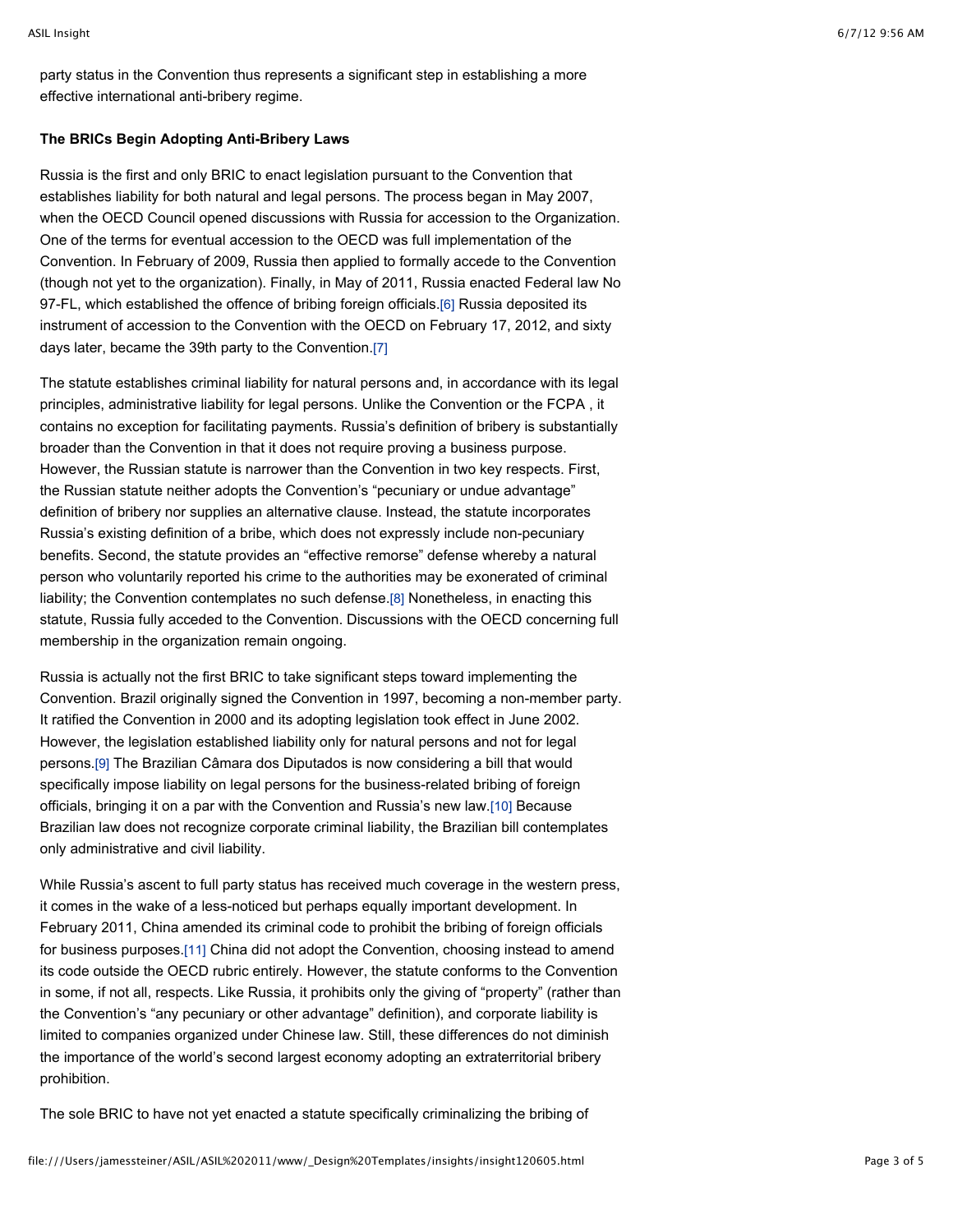foreign officials for business purposes is India. But given its spate of recent anti-corruption protests, including the much publicized hunger strike of Anna Hazare, public attention may now be focused on the problem in ways that could increase support for a prohibition on foreign bribery.

#### **Conclusion**

Of course, no matter how widely anti-bribery laws may be enacted, they will not prove effective until meaningfully enforced. Indeed, the time when developing countries are able to allocate the needed resources for enforcement of foreign bribery prohibitions may not yet be imminent. But a lag between adoption and enforcement of anti-bribery laws is certainly not unprecedented. The United States did not begin to meaningfully enforce the FCPA until the early 2000s, a full twenty-five years after enactment, and most of the OECD nations who now enforce their anti-bribery laws began much more recently. Many have yet to begin. But because enactment remains necessary (if not sufficient) to curbing global commercial bribery, Russia's recent step forward is a most noteworthy event.

#### **About the Author:**

Andy Spalding, an ASIL member, is Assistant Professor at the University of Richmond School of Law. A former Fulbright Senior Research Scholar, he publishes widely on anticorruption law and is the Senior Editor of The FCPA Blog.

#### **Endnotes:**

[1] Convention on Combating Bribery of Foreign Public Officials in International Business Transactions, Dec. 17, 1997, 37 I.L.M. 1 (1998).

[2] Foreign Corrupt Practices Act of 1977, Pub. L. No. 95-213, 91 Stat. 1494 (codified as amended at 15 U.S.C. §§ 78m(b), (d)(1), (g)–(h), 78dd-1 to -3, 78ff (2006)), *amended by* Omnibus Trade and Competitiveness Act of 1988, Pub. L. No. 100-418, 102 Stat. 1107, 1415-25 (codified as amended at 15 U.S.C. §§ 78dd-1 to -3, 78ff (2006)); International Anti-Bribery and Fair Competition Act of 1998, Pub. L. No. 105-366, 112 Stat. 3302 (codified as amended at 15 U.S.C. §§ 78dd-1 to -3, 78ff (2006)).

[3] OECD Convention on Combating Bribery, *supra* note 1, art. 2.

[4] *See*, *e.g*., U.S. Chamber of Commerce Institute for Legal Reform, *Restoring Balance: Proposed Amendments to the Foreign Corrupt Practices Act*, *available at* http://www.instituteforlegalreform.com/doc/restoring-balance-proposed-amendments-to-the-foreigncorrupt-practices-act.

[5] *See*, *e.g*., Alvaro Cuervo-Cazurra, *The Effectiveness of Laws against Bribery Abroad*, 39 J. Int'l Bus. Stud. 634, 635 (2008); Andrew Brady Spalding, *Unwitting Sanctions: Understanding Anti-Bribery Legislation as Economic Sanctions Against Emerging Markets*, 62 Fla. L. Rev. 351 (2010).

[6] *See* OECD, *Phase 1 Report on Implementing the OECD Anti-Bribery Convention in the Russian Federation*, *available at* http://www.oecd.org/dataoecd/10/40/49937838.pdf [hereinafter Phase 1 Report].

[7] *See* OECD, *Russia Joins Anti-Bribery Convention*, *available at* http://www.oecd.org/document/37/0,3746,en\_21571361\_44315115\_49695141\_1\_1\_1\_1,00.html.

[8] Russian Fed. Crim. Code art. 291; *see also* Phase 1 Report, *supra* note 6.

[9] *See* OECD, *Steps Taken to Implement and Enforce the OECD Convention on Combating Bribery in International Business Transactions: Brazil*, *available at* http://www.oecd.org/dataoecd/15/25/42097321.pdf.

[10] Projeto de Lei (Bill) No. 6826/2010, *available at*